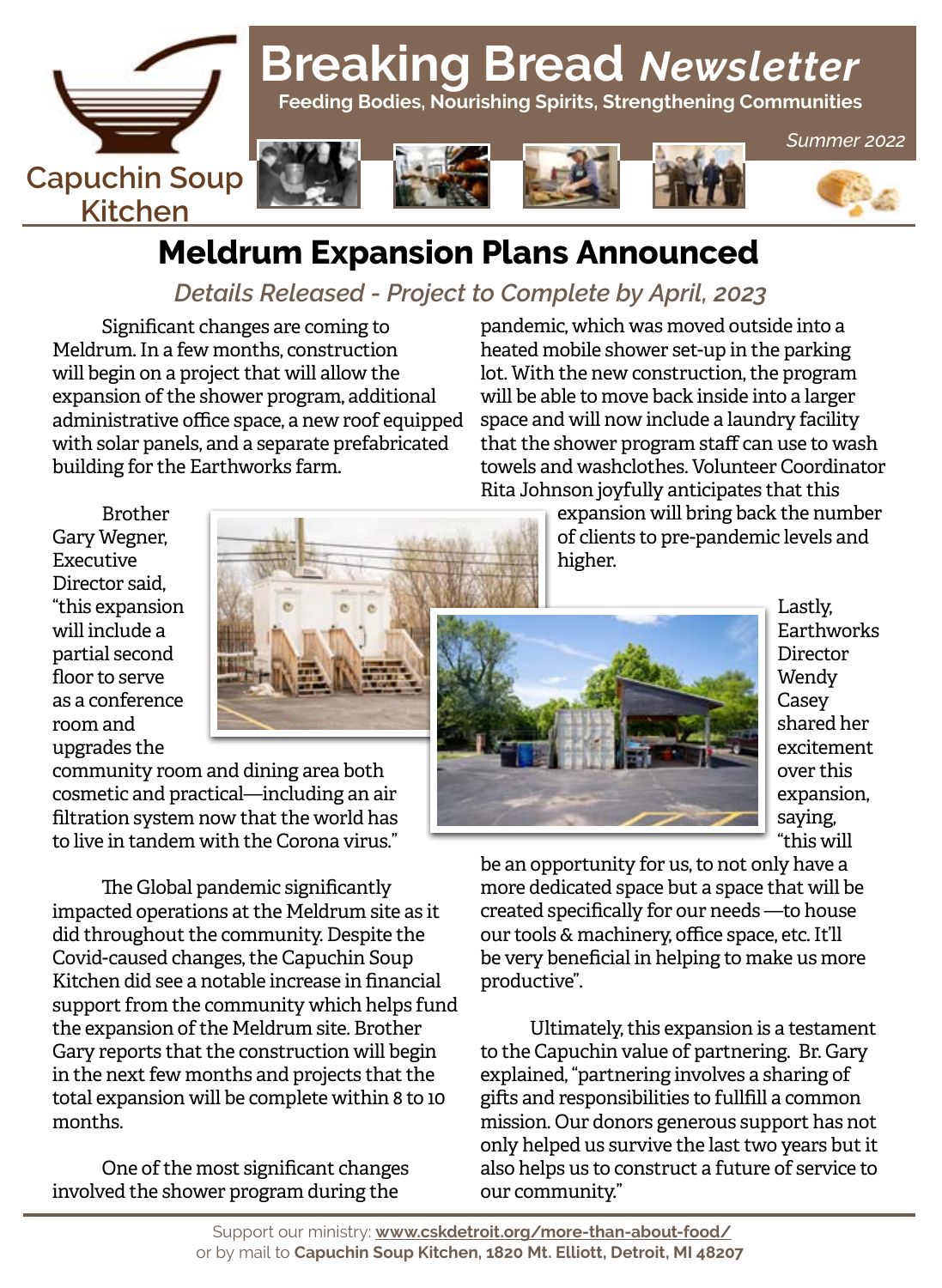#### **WORKS OF MERCY**

#### **VOLUNTEERING RETURNS!**

**We are happy to welcome volunteers back to partner in ministry with us. There are some safety requirements and we you can read them when you sign** 

**up. You can sign up for any of the opportunities below here:**  *[https://ofmcap.](https://ofmcap.cc/CSK-Vol) [cc/CSK-Vol](https://ofmcap.cc/CSK-Vol)*



**Capuchin Soup Kitchen – Meldrum location:**

- Preparing food & trays for guests
- Wiping and sanitizing dining room tables and chairs
- Special events & projects

#### **Capuchin Soup Kitchen – Conner location:**

- Preparing food & trays for guests
- Wiping and sanitizing dining room tables and chairs
- Special events & projects

#### **Capuchin Services Center:**

- Sorting and organizing clothes
- Stocking and organizing food items
- Special events & projects

#### **Earthworks Urban Farm**

- Mixing soil/making soil blocks or germination trays
- Planting/seeding or thinning out seedlings
- Pricking out seedling/ transplants
- Harvesting/processing produce
- Cultivating/weeding beds & Flipping compost
- General cleanup and other tasks generally related to gardening or farming.



### **Who Founded CSK?**

*by Br. Gary Wegner, OFM Capuchin Executive Director*

Donors who receive acknowledgment letters by now will have noticed that both Br. Tien and I sign the

letters. The staff here at the Capuchin Soup Kitchen have learned that either one of us is able to make decisions. We work together. We collaborate with each other and with the staff and volunteers who serve our guests.



▲*Br. Gary Wegner chats with staff as the day begins at the Capuchin Soup Kitchen.*

When the number of men seeking food from the friars overwhelmed them, they went to Fr. Ulrich Danner, the

> Guardian of the Monastery, and asked for help. Fr. Ulrich asked Fr. Herman Buss to do something. Fr. Herman and lay members of the Third Order of St. Francis then organized the Soup Kitchen.

Collaboration has its roots in the very beginnings of the Capuchin Soup Kitchen. So much so that the question of who "founded" the Soup Kitchen is complicated. Recently, Br. Nick answered a call from a great-niece of the late Fr. Herman Buss. She referred to Fr. Herman as the "Founder of the Soup Kitchen". Later that week I received a letter from the granddaughter of Mr. Ray McDonough. She called her grandfather a "Founder of the Soup Kitchen" and expressed disappointment at the lack of acknowledgment on our webpage.

Who is the Founder? Most would say Bl. Solanus. Yet, Br. Francis Spruck worked with Bl. Solanus passing out sandwiches to men who came to the Monastery door.

What about Ray McDonough? From the beginning, he would be instrumental in the Soup Kitchen's operation. Ray begged and gathered donations. He organized the work of the kitchen and would keep at it for thirty years.

So, who is the Founder of the Capuchin Soup Kitchen? Bl. Solanus, Br. Francis, Fr. Ulrich, Fr. Herman, the leaders of the Third Order or Ray McDonough? Perhaps we can even say that the real founder was the Spirit who led thousands of hungry men in the depths of the Great Depression to trust that if they knocked on the Monastery door they would be given food to eat. Today, the friars, staff, donors, and volunteers continue to serve those who come to our door in that same Spirit. GRAUT<sup>O</sup>

Support our ministry: **[www.cskdetroit.org/more-than-about-food/](http://www.cskdetroit.org/more-than-about-food/)**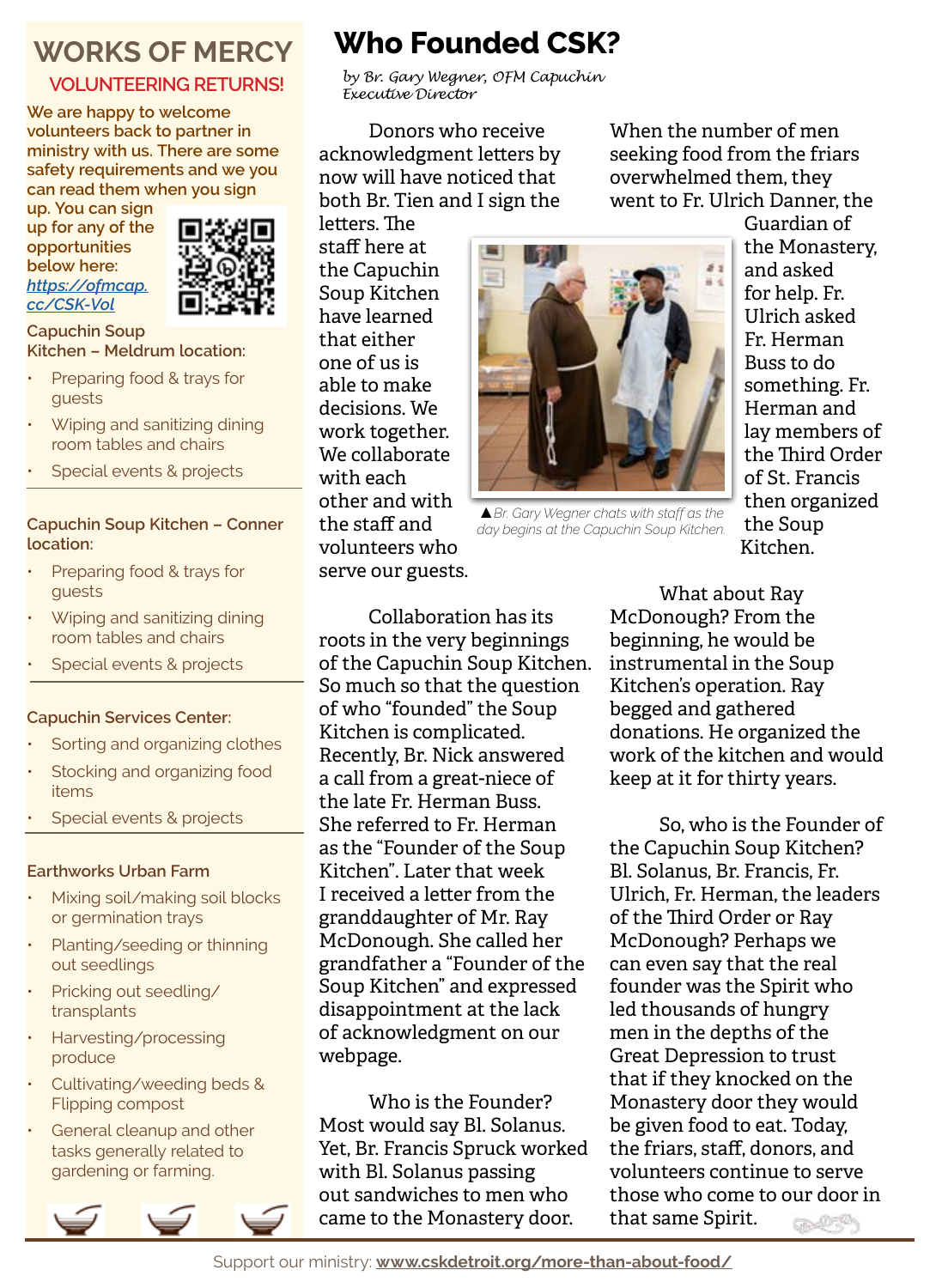### **Remembering Ed Collins**

#### *Face of the On the Rise Bakery credited R.O.P.E. Program for Success*

Ed Collins' life was complicated something we know is easy for life to be. However, the way his life began, is not how

it ended thanks to his involvement and eventual leadership within the R.O.P.E. Program and 'On The Rise' Bakery, starting in the early 2000's.

Ed was one of the earliest participants of the ROPE program, and quickly became an

important part of its growth given his previous experience with baking. Br. Bob Malloy, Director of Pastoral Care joked that after their first baking instructor had to abruptly leave,

▲*Ed worked closely with Br. Ray Stadmeyer.*

▼*Ed spoke passionately and trained volunteer bakers.*



Ed was their knight-in-shining-armor after becoming their default teacher, turning what was initially an experiment into a scalable program.

"One thing about Ed that brought success to the program was the fact that he was so

driven to make his life meaningful, and would stop at nothing. He was very dedicated to what he did and to keeping his life on track", says Br.

> Bob. To date there have been roughly 120 graduates of the ROPE program!

 Before there was an official bakery, Ed would visit different parishes, delivering baked goods and running bake sales. He used these times to connect with

> the community, recruit for the ROPE program, and share his passion for the Capuchins passions that would lead him all the way to Harvard, where he had the

opportunity to share his life story and the amazing work he did for returning citizens and the Capuchins.

His impact is deeply felt, and his memory will live on with every loaf that rises in the bakery.

## **On the Rise Bakery Moves to Solanus Casey Center**

#### *New Location Allows OTR to Serve Center Guests, Parishes & Sites*

After almost 10 years at their Gratiot location, 'On the Rise Bakery' has moved into a newly built addition of the Solanus Casey Center. Director of Food Services & Hospitality, Alison Costello, is excited about the move and looking forward to how it will help expand the ROPE program and the hours available for work.

During quarantine, to prevent layoffs after having to close the cafe, bakers & other staff worked at different soup kitchen sites instead. This had the added benefit of kitchen sites being able to serve fresh bread and pastries daily, something the bakery hopes to continue.

Costello remarks that "everything will come full circle. Solanus Casey & Herman Buss started the soup kitchen, and since the bakery plus the ROPE program are part of that ministry, everything will be together."